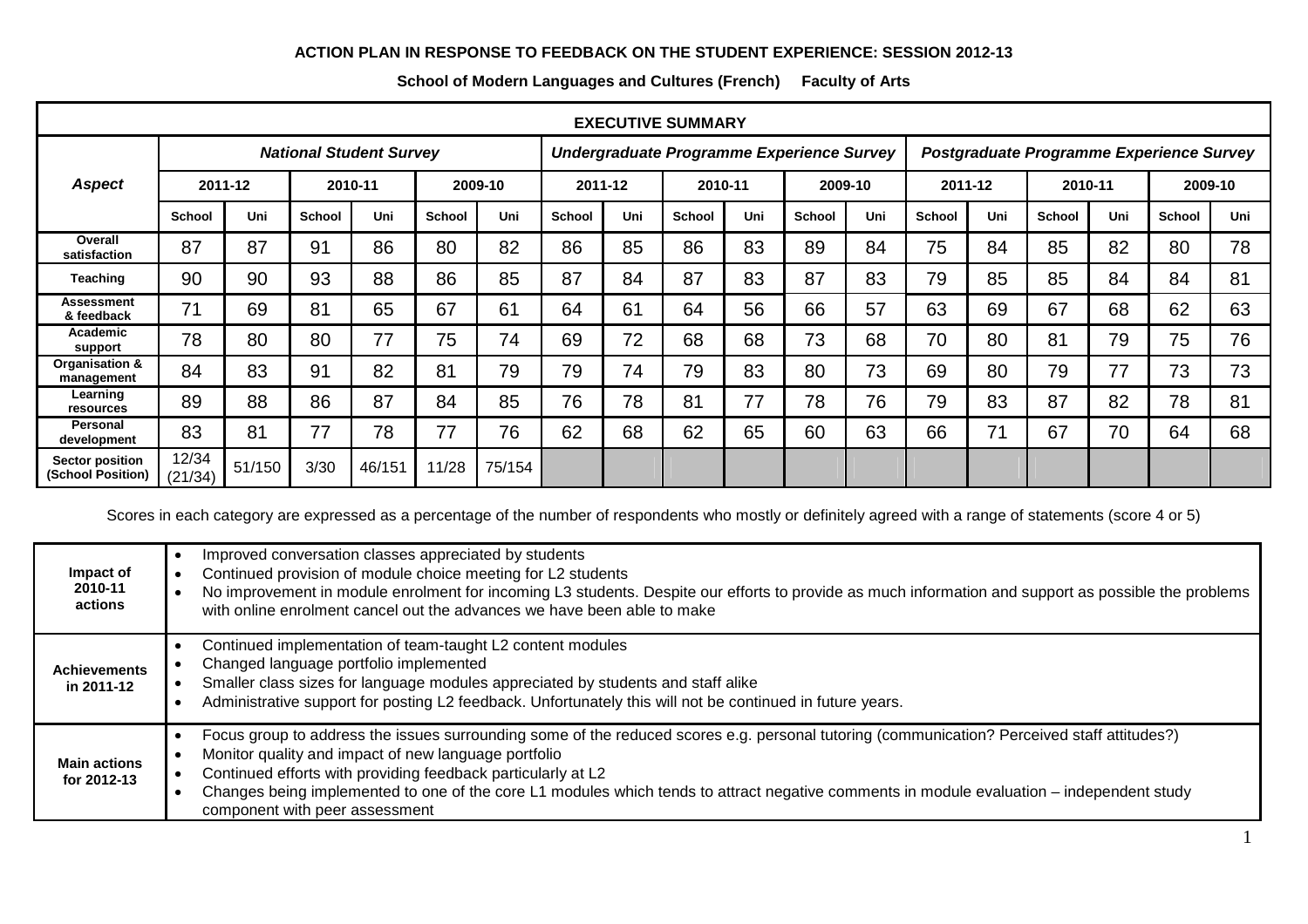## **ACTION PLAN IN RESPONSE TO FEEDBACK ON THE STUDENT EXPERIENCE: SESSION 2012-13**

## **School of Modern Languages and Cultures (French) Faculty of Arts**

| <b>Aspect</b>                     | Progress with actions in response to<br>2010-11 feedback and indication of                                                                                                                               | Issues raised in 2011-12 feedback                                                                                                                                                                                                                                                                | Planned response in 2012-13                                                                                                                                                                                                                                                                                                                                                                                                                                                                                                                                                                                                                                                                                                                                  |
|-----------------------------------|----------------------------------------------------------------------------------------------------------------------------------------------------------------------------------------------------------|--------------------------------------------------------------------------------------------------------------------------------------------------------------------------------------------------------------------------------------------------------------------------------------------------|--------------------------------------------------------------------------------------------------------------------------------------------------------------------------------------------------------------------------------------------------------------------------------------------------------------------------------------------------------------------------------------------------------------------------------------------------------------------------------------------------------------------------------------------------------------------------------------------------------------------------------------------------------------------------------------------------------------------------------------------------------------|
| Overall<br>satisfaction           | NSS. 89%, down on last year.                                                                                                                                                                             | • Wide range of stimulating modules.<br>• No real indications in Qualitative comments other than<br>to highlight one or two individual staff issues unlikely to<br>recur. Down from a very high score though<br>• All negative comments below are matched by positive<br>ones on the same issues | See below                                                                                                                                                                                                                                                                                                                                                                                                                                                                                                                                                                                                                                                                                                                                                    |
| <b>Teaching</b>                   | NSS 91% down on last year.<br>• More places on professional lang<br>modules<br>• Changes to management and content of<br>conversation classes proved successful.<br>• New language portfolio implemented | • Enthusiastic teaching by a number of tutors<br>• Perceived inadequate number of contact hours in<br>language modules<br>• Some dissatisfaction with one-semester 'short fat'<br>modules - not the time to reflect on the content.                                                              | • We are considering provisions made in core<br>language modules at all levels and especially at<br>L3 with the introduction of grammar revision<br>lectures early in the year.                                                                                                                                                                                                                                                                                                                                                                                                                                                                                                                                                                              |
| <b>Assessment</b><br>and feedback | NSS 71% down on last year<br>• Introduction of L2 feedback by post from<br>School office to be, unfortunately,<br>discontinued                                                                           | • Feedback still seen as too slow<br>• Exam only modules unpopular (especially L3 core<br>language)<br>• Perception of inconsistency of standards required<br>between modules                                                                                                                    | • 2 copies of coursework required so that the<br>marked copy can be returned.<br>• Introduce 'feedback week' after Jan exams. High<br>numbers of students on FREN modules mean that<br>individualised feedback on exams is difficult.<br>Generic feedback is already given in lectures or<br>via the VLE. L3 students will be encouraged to<br>seek individual feedback on performance in<br>January exams, Others will be able to seek<br>individual exam feedback where their<br>performance is borderline<br>• Reconsider assessment of L3 language with a<br>view to implementation in 2013/14. Module<br>amendment necessary.<br>• Continue to monitor L3 module marks across the<br>programme with input from moderator and from<br>external examiners |
| <b>Academic</b><br>support        | NSS 76% down on last year<br>• Flying Start website used again with<br>enhanced content                                                                                                                  | • Dissatisfaction with changes of personal tutor; e.g.<br>when, a former PT returns from sabbatical the<br>students are not reassigned to their former tutor but<br>may even be moved again once the 'new' tutor takes<br>sabbatical leave.                                                      | • Students should in future be returned to original<br>PT where possible                                                                                                                                                                                                                                                                                                                                                                                                                                                                                                                                                                                                                                                                                     |